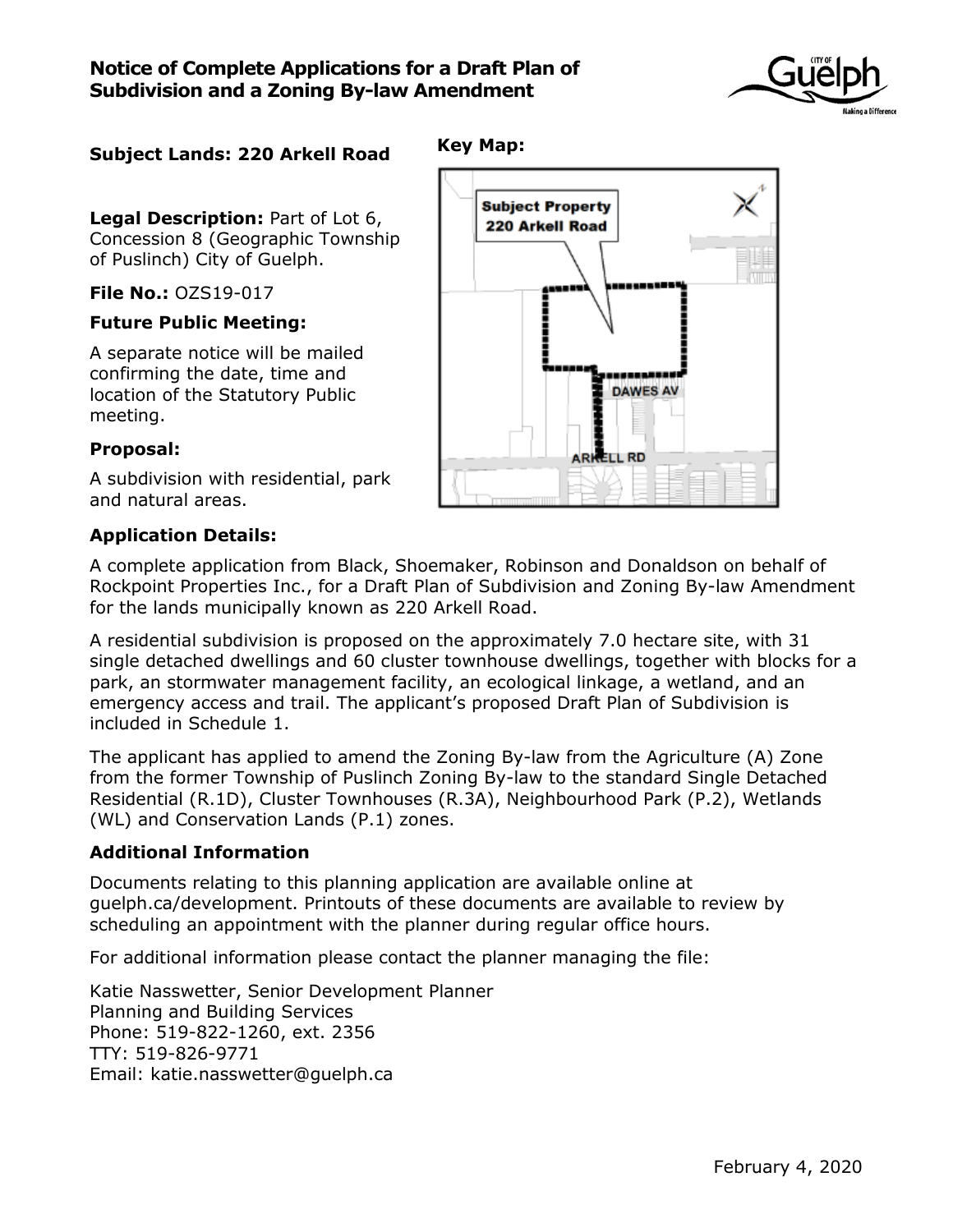### **How to Get Involved:**

Any person may provide written or verbal comments on this application at any future public meetings by any of the following ways:

- By Email to clerks@guelph.ca
- In person at the ServiceGuelph Counter at City Hall, 1 Carden Street, Guelph
- By regular mail or courier to Guelph City Clerk, 1 Carden Street, Guelph ON N1H 3A1

# **How to Stay Informed:**

If you wish to be notified of the Council decision on this application you must make a written request to the City Clerk by way of email, in person or regular mail/courier as listed above.

## **Appeals Information:**

If a person or public body would otherwise have an ability to appeal the decision of the Council of the City of Guelph to the Local Planning Appeal Tribunal but the person or public body does not make oral submissions at a public meeting or make written submissions to the City of Guelph before the by-law is passed, the person or public body is not entitled to appeal the decision.

If a person or public body does not make oral submissions at a public meeting, or make written submissions to the City of Guelph before the by-law is passed, the person or public body may not be added as a party to the hearing of an appeal before the Local Planning Appeal Tribunal unless, in the opinion of the Tribunal, there are reasonable grounds to do so.

# **Notice of Collection of Personal Information:**

For questions regarding the collection, use and disclosure of this information please contact the Information and access Coordinator at 519-822-1260 extension 2349 or [privacy@guelph.ca.](mailto:privacy@guelph.ca)

### **Accessibility:**

Alternative accessible formats are available by contacting [planning@guelph.ca](mailto:planning@guelph.ca) or TTY 519-826-9771.